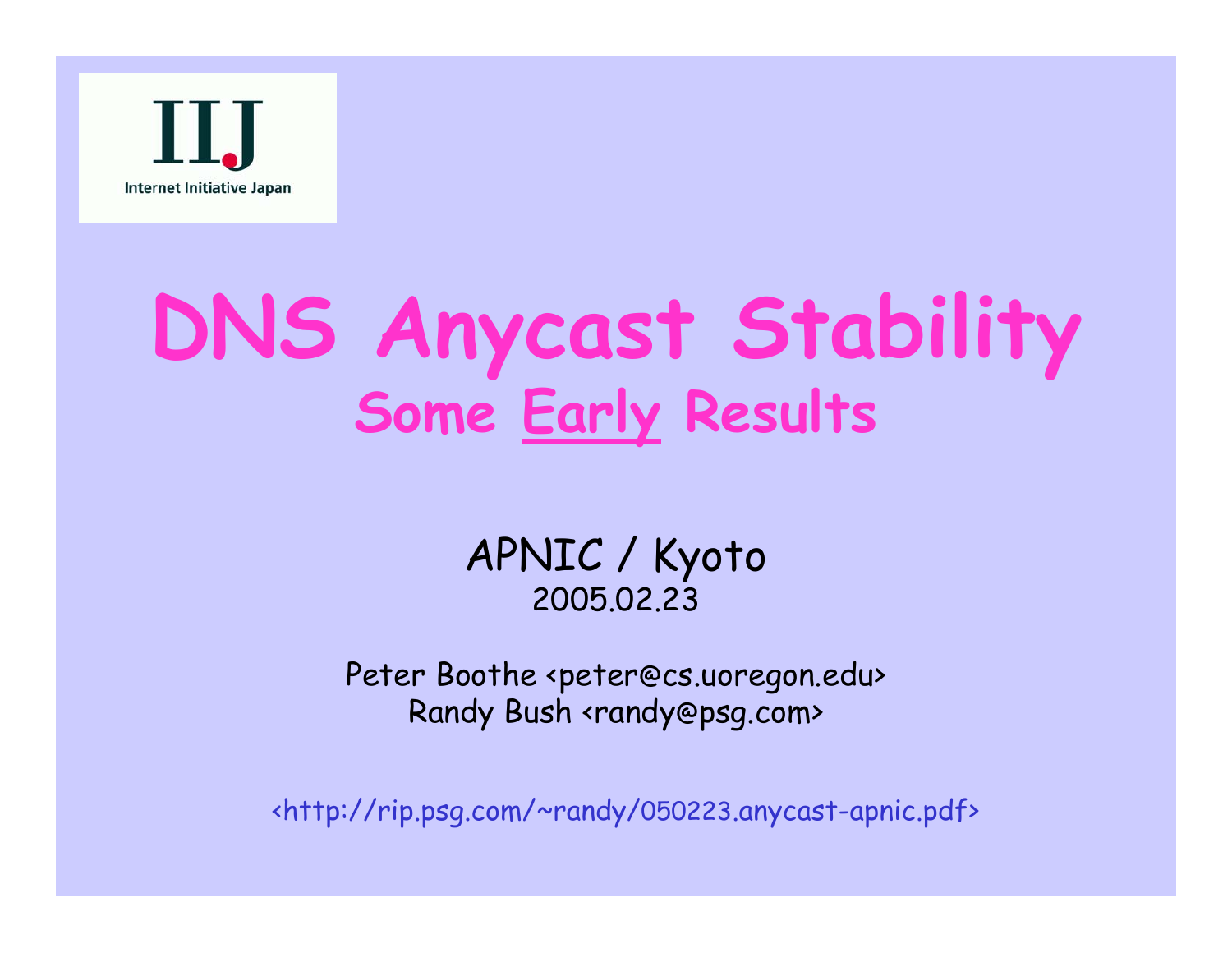# **Why do This?**

- • Verisign presentation "Life and Times of J-Root" <http://www.nanog.org/mtg-0410/pdf/kosters.pdf>
- • Foils 27 to 29, reported non-trivial routing jitter and therefore suggested "DO NOT RUN anycast with stateful transport."
- • But for almost a decade, there have been reports of successful delivery of stateful services over anycast
- • Was their measurement from an abnormal vantage point, or are there other things going on?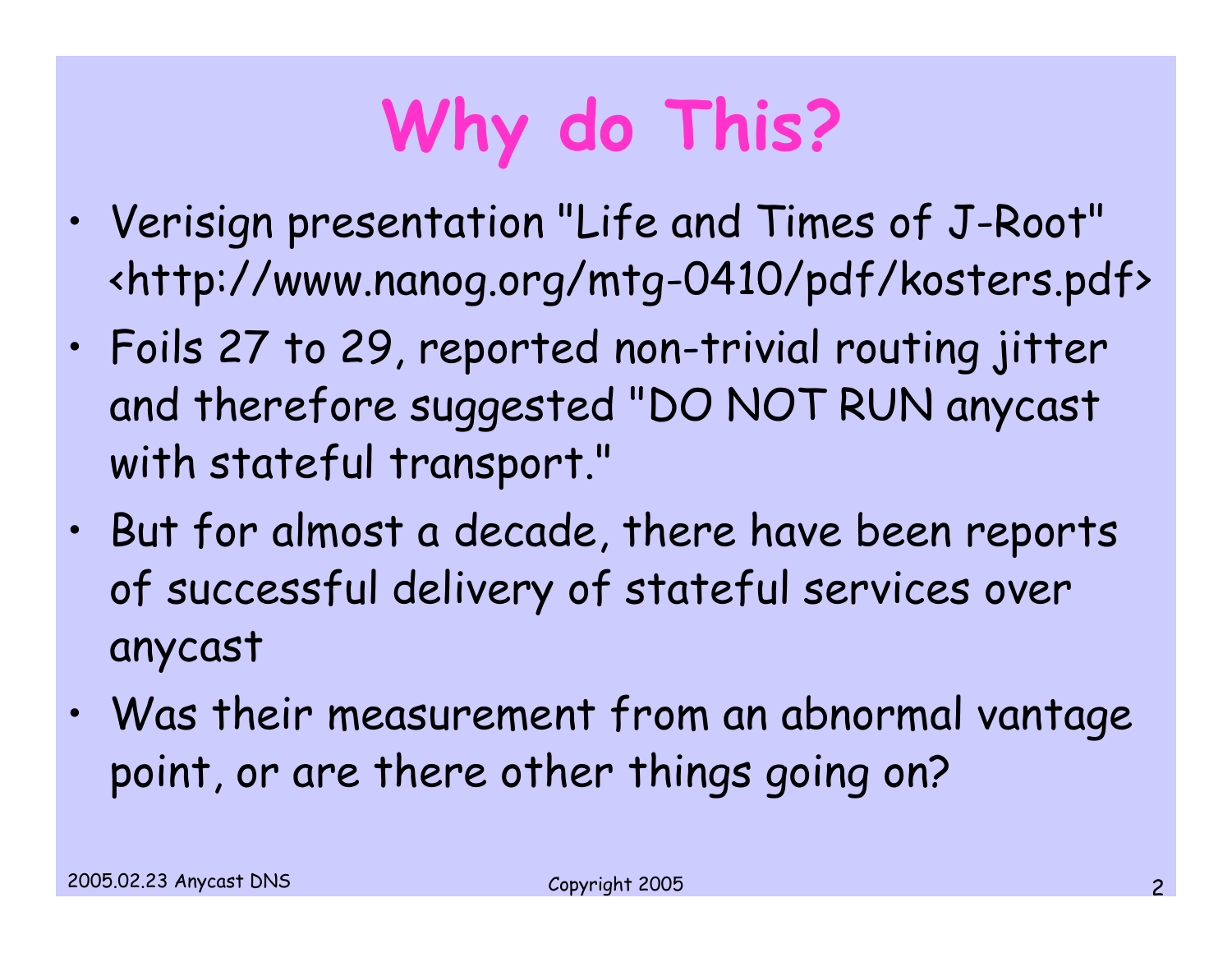#### **Experimental Method**

- • Volunteers on hundreds of hosts around the world ran a multi-day script
- • Every two seconds it probed the known anycast root servers

**dig @X.root-servers.net. hostname.bind chaos txt**

- •Both UDP and TCP queries
- $\bullet$ Results were collected at a central server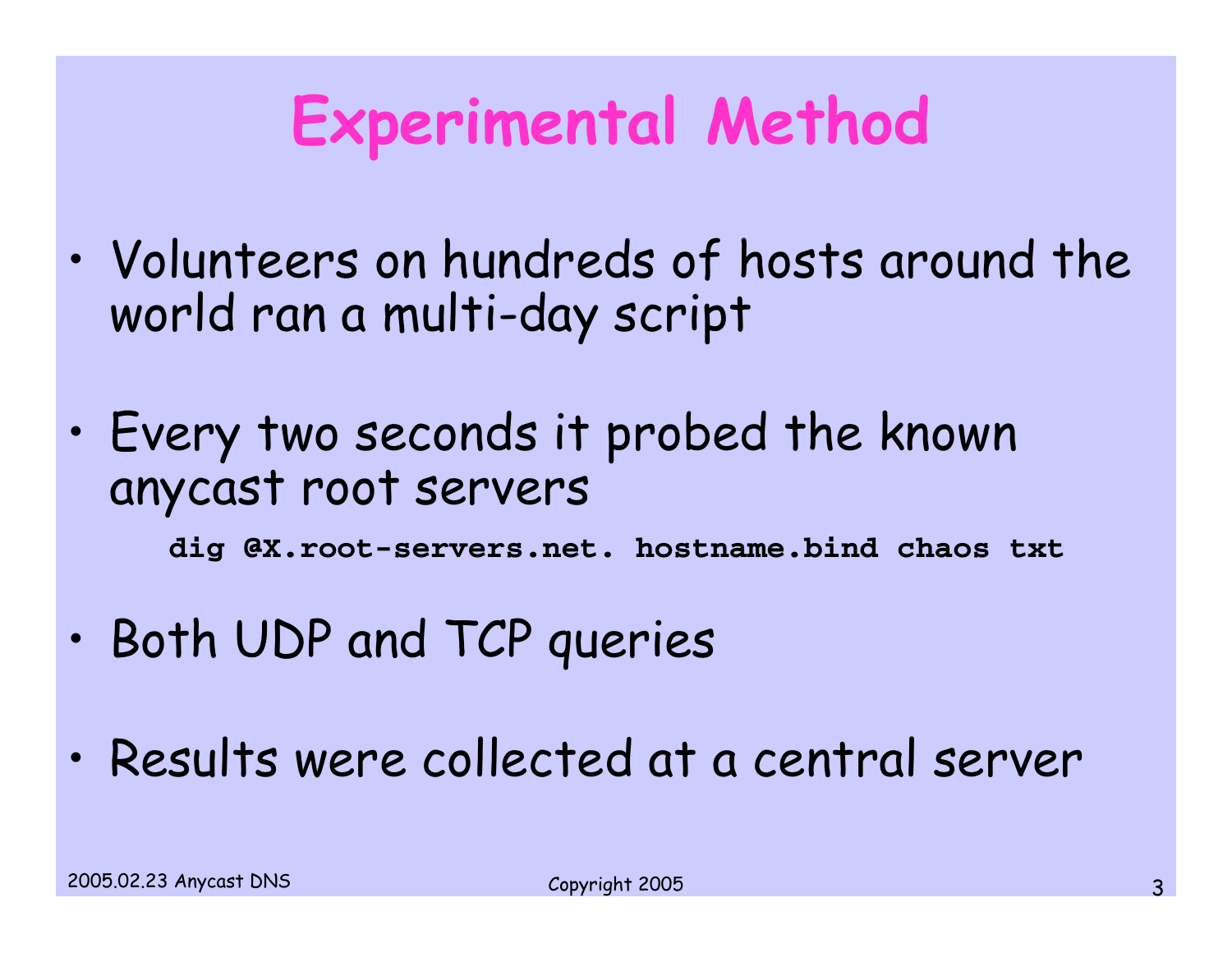**42.666.7.11Sat Nov 13 01:29:29 UTC 2004 f UDP pao1e.f.root-servers.org Sat Nov 13 01:29:29 UTC 2004 i UDP s1.lnxSat Nov 13 01:29:30 UTC 2004 j UDP jns4-kgtld.j.root-servers.net Sat Nov 13 01:29:30 UTC 2004 k UDP k1.linxSat Nov 13 01:29:30 UTC 2004 m UDP M-d3Sat Nov 13 01:29:30 UTC 2004 c TCP lax1a.c.root-servers.org Sat Nov 13 01:29:31 UTC 2004 f TCP pao1c.f.root-servers.org Sat Nov 13 01:29:31 UTC 2004 i TCP s1.lnxSat Nov 13 01:29:31 UTC 2004 j TCP jns1-kgtld.j.root-servers.net Sat Nov 13 01:29:32 UTC 2004 k TCP k1.linxSat Nov 13 01:29:33 UTC 2004 m TCP M-d3Sat Nov 13 01:29:35 UTC 2004 c UDP lax1a.c.root-servers.org Sat Nov 13 01:29:35 UTC 2004 f UDP pao1e.f.root-servers.org Sat Nov 13 01:29:35 UTC 2004 i UDP s1.lnxSat Nov 13 01:29:35 UTC 2004 j UDP jns3-kgtld.j.root-servers.net Sat Nov 13 01:29:36 UTC 2004 k UDP k1.linxSat Nov 13 01:29:36 UTC 2004 m UDP M-d3**

**...**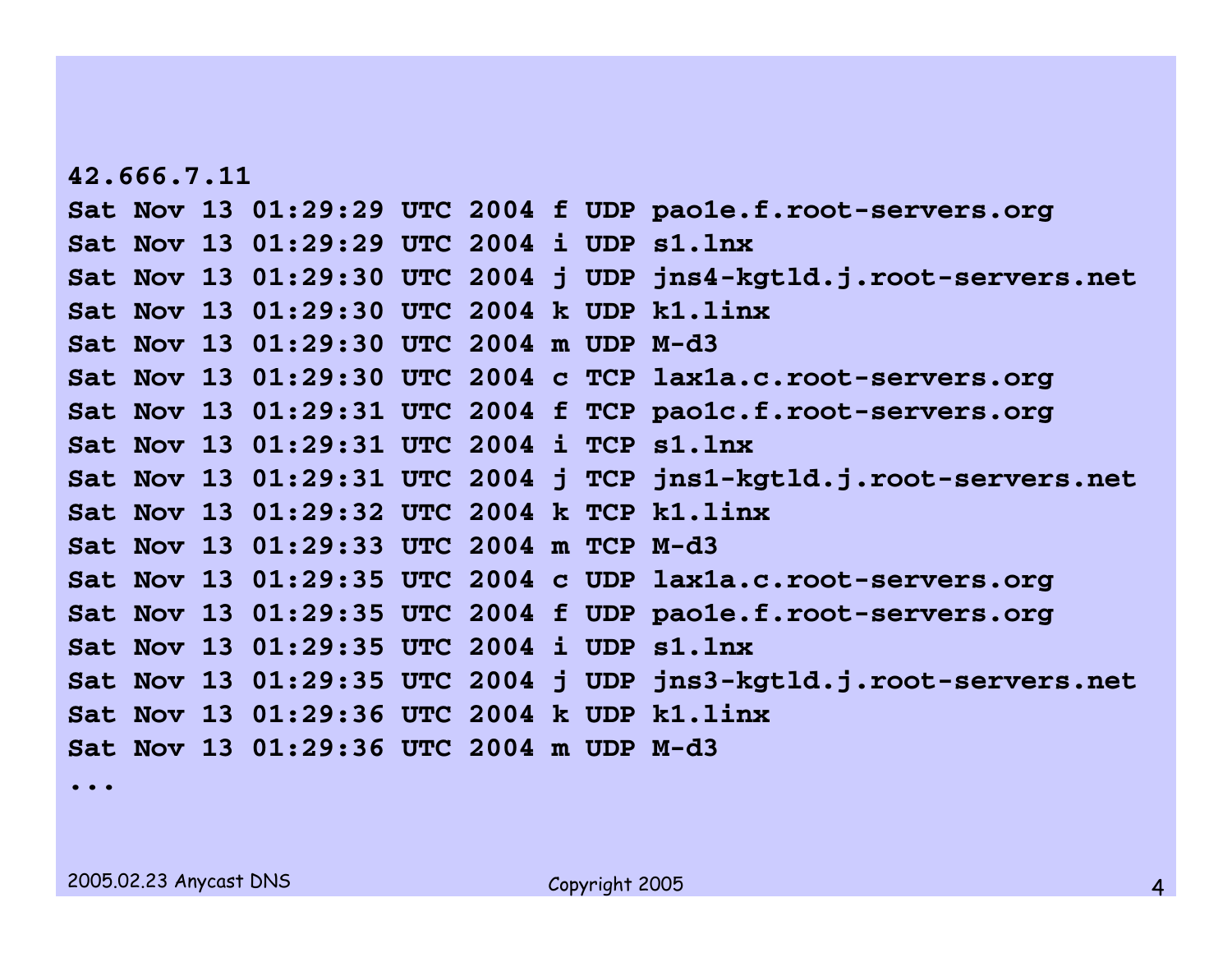## **Warning**

- •This is about routing
- •Not root server performance
- • The effects you are about to see are likely caused by
	- –Inter-ISP eBGP
	- –Intra-ISP iBGP
	- –Intra-ISP IGP (OSPF or IS-IS)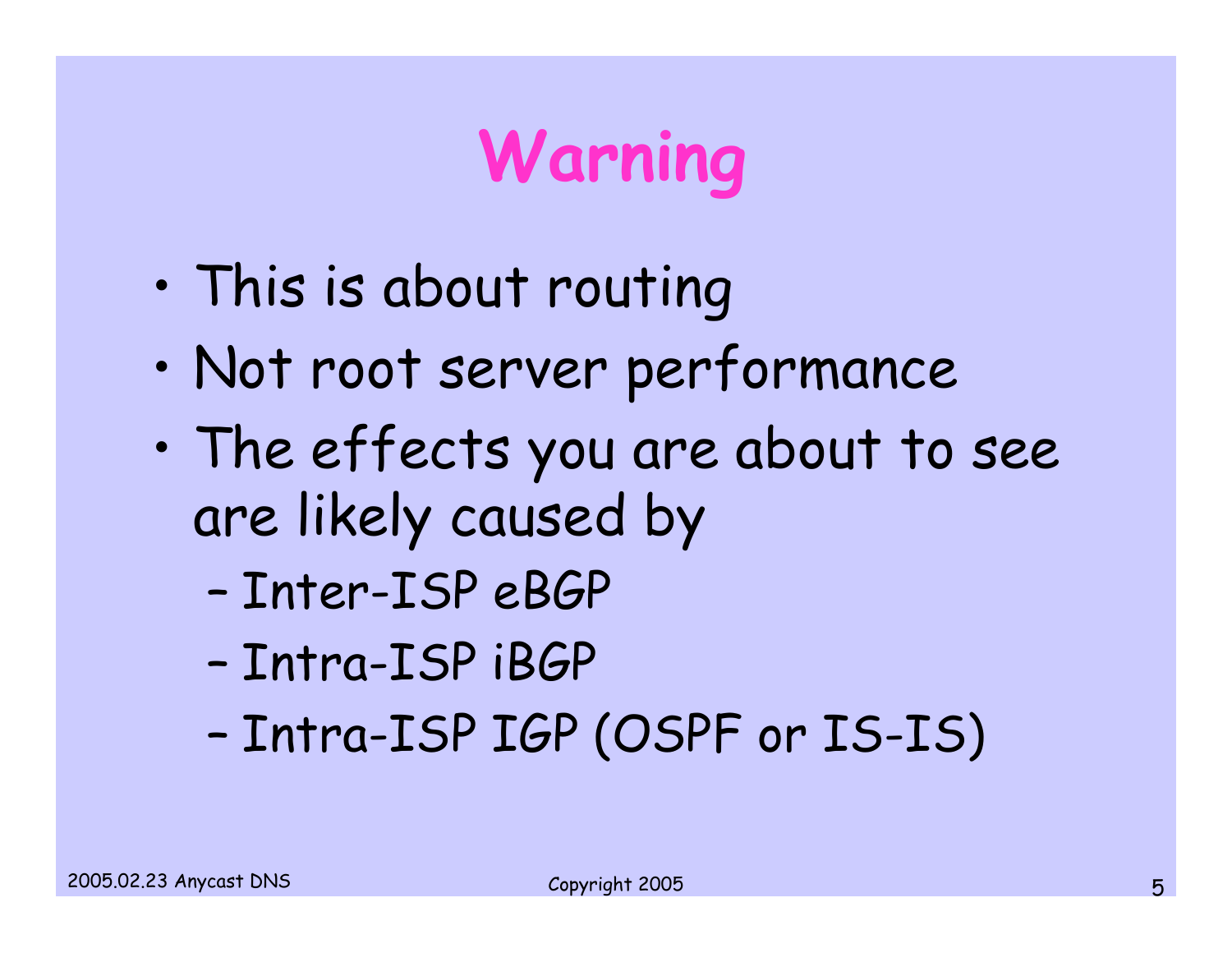#### **One AS's View**

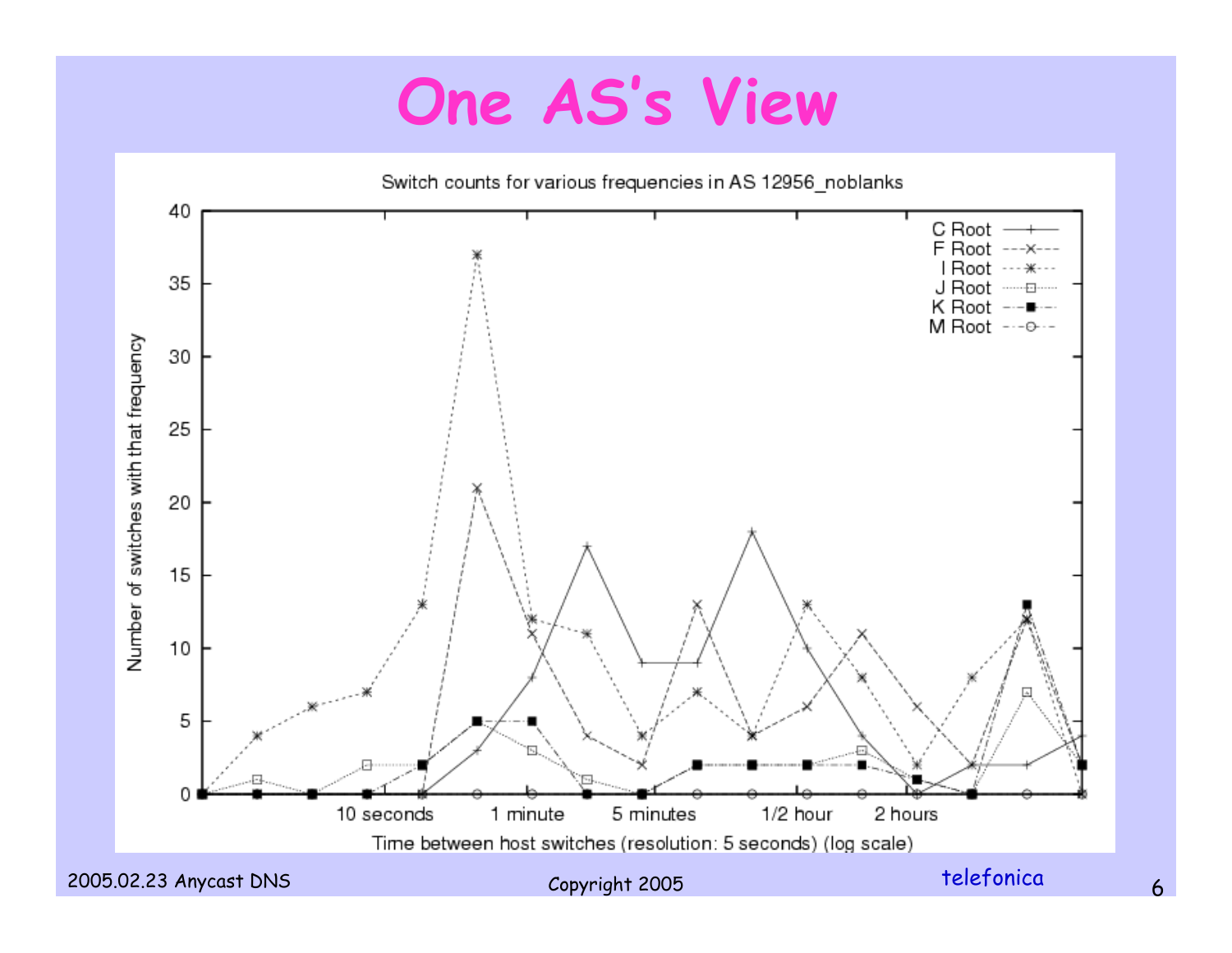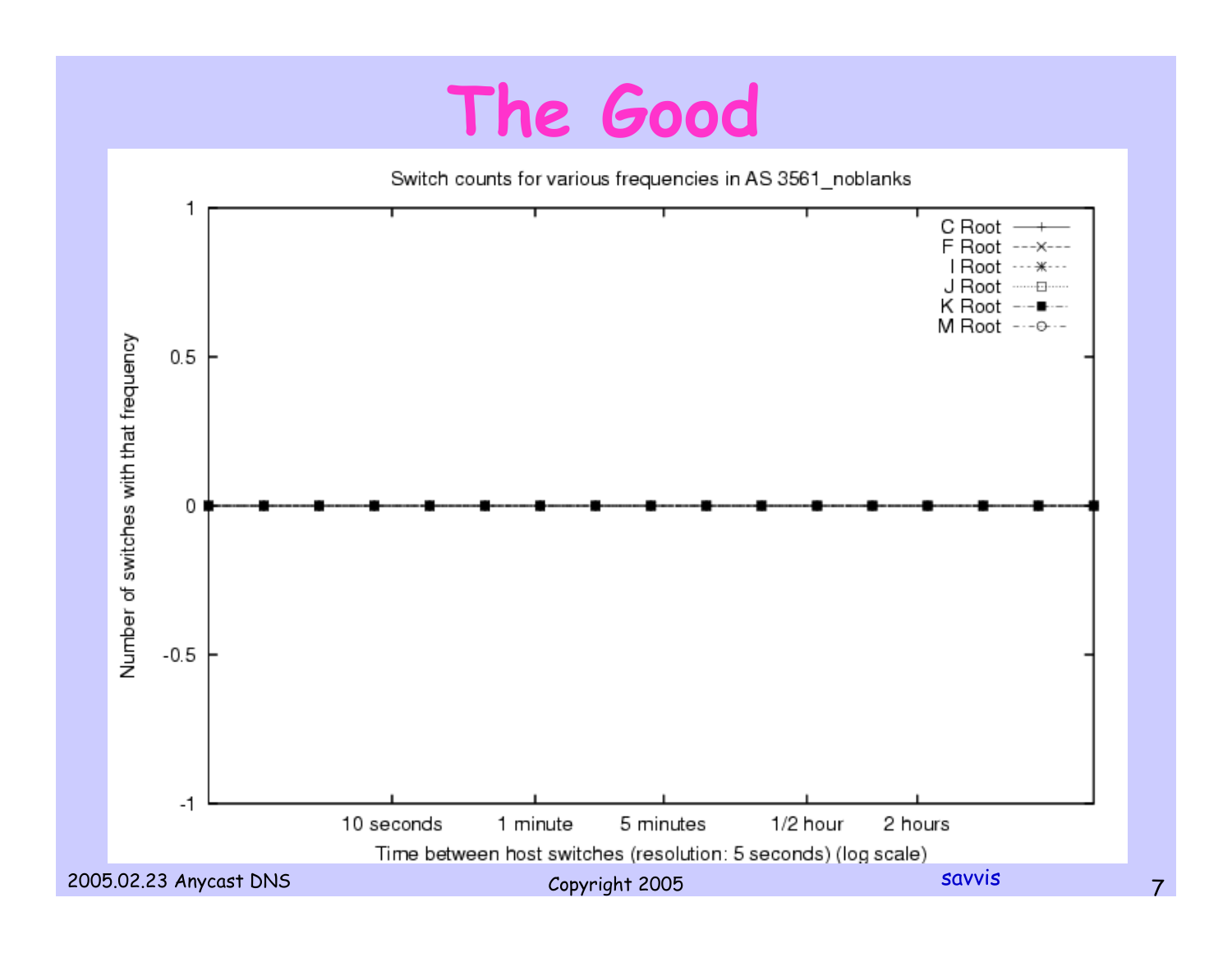

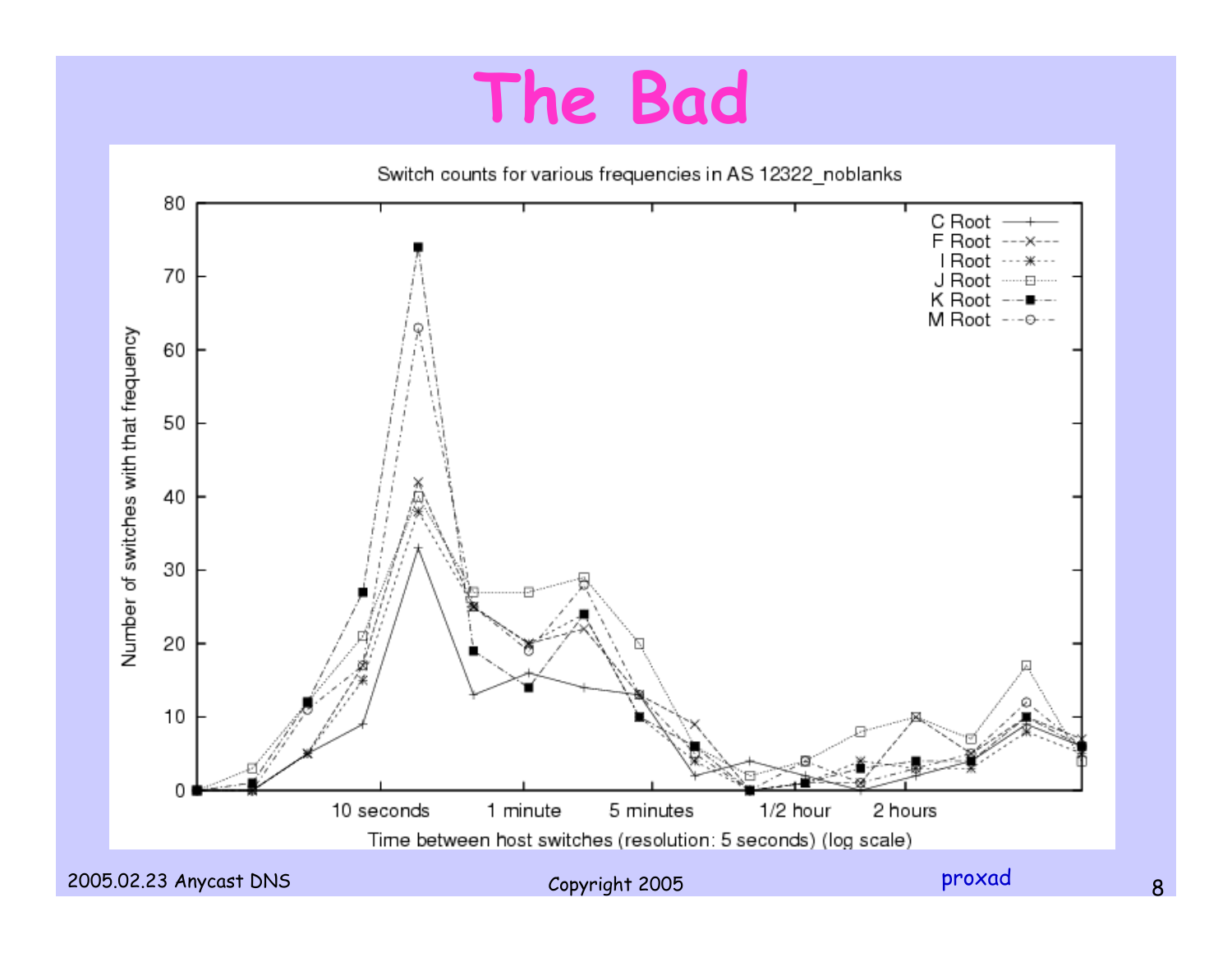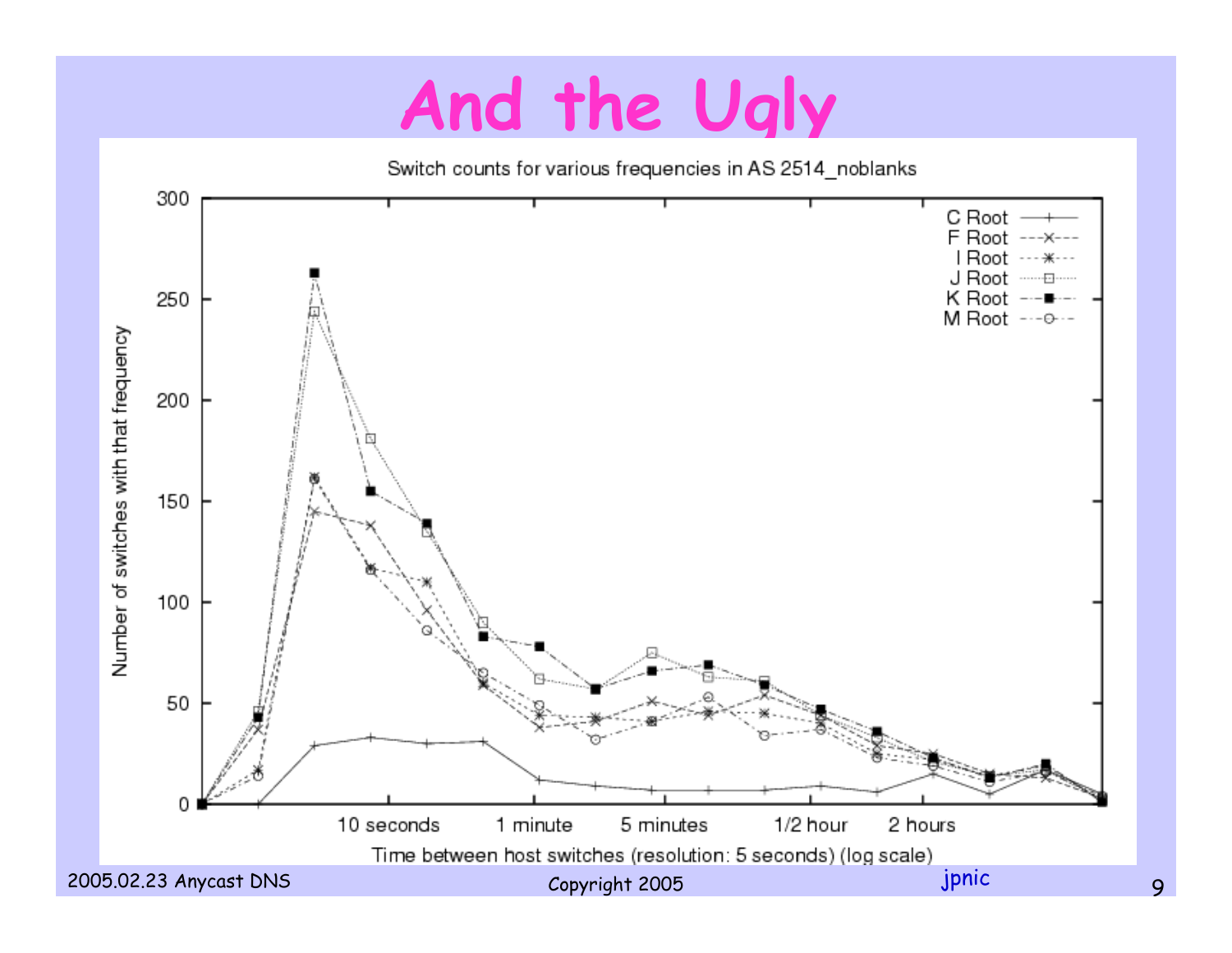## Even Uglier

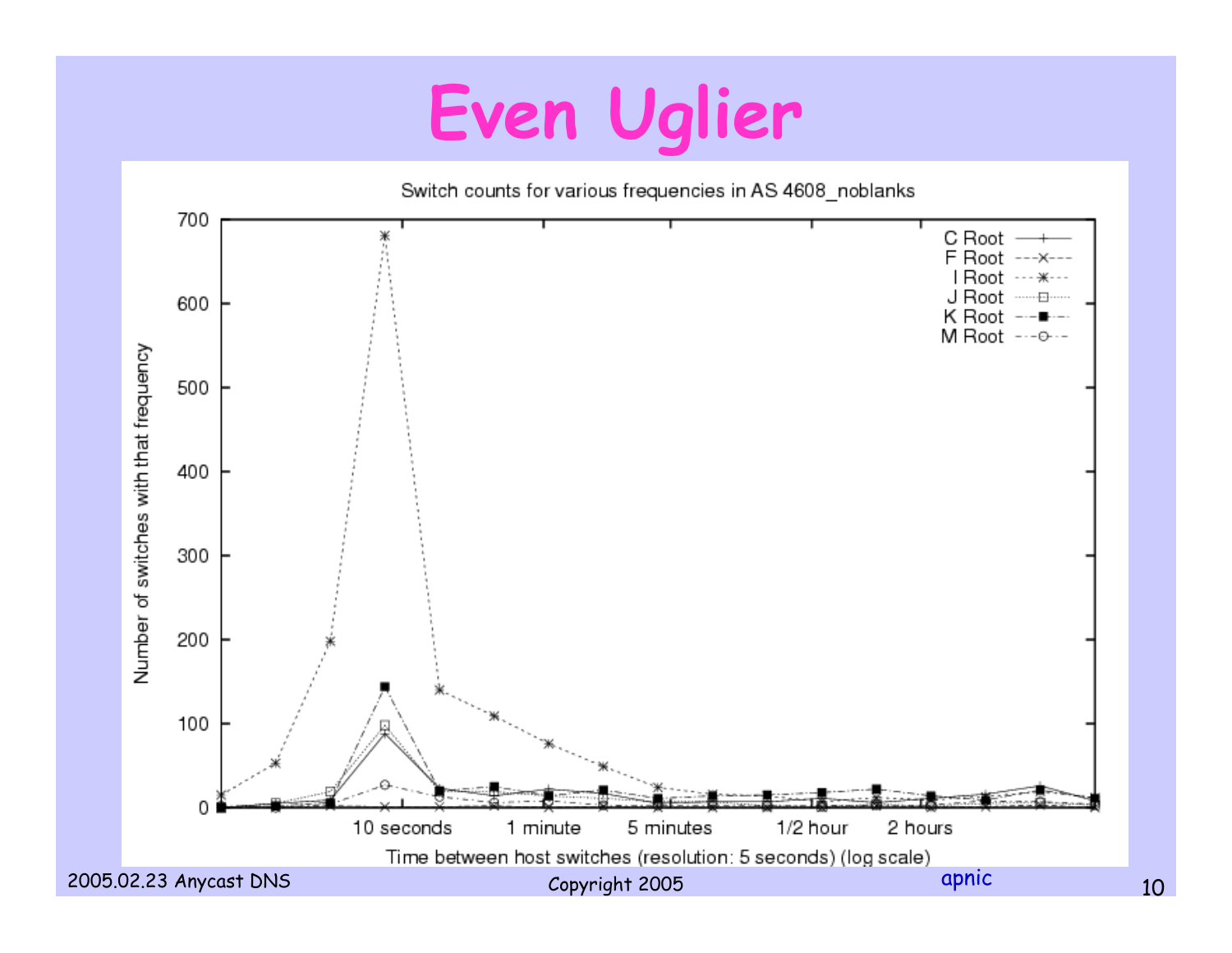### And it Goes On and On

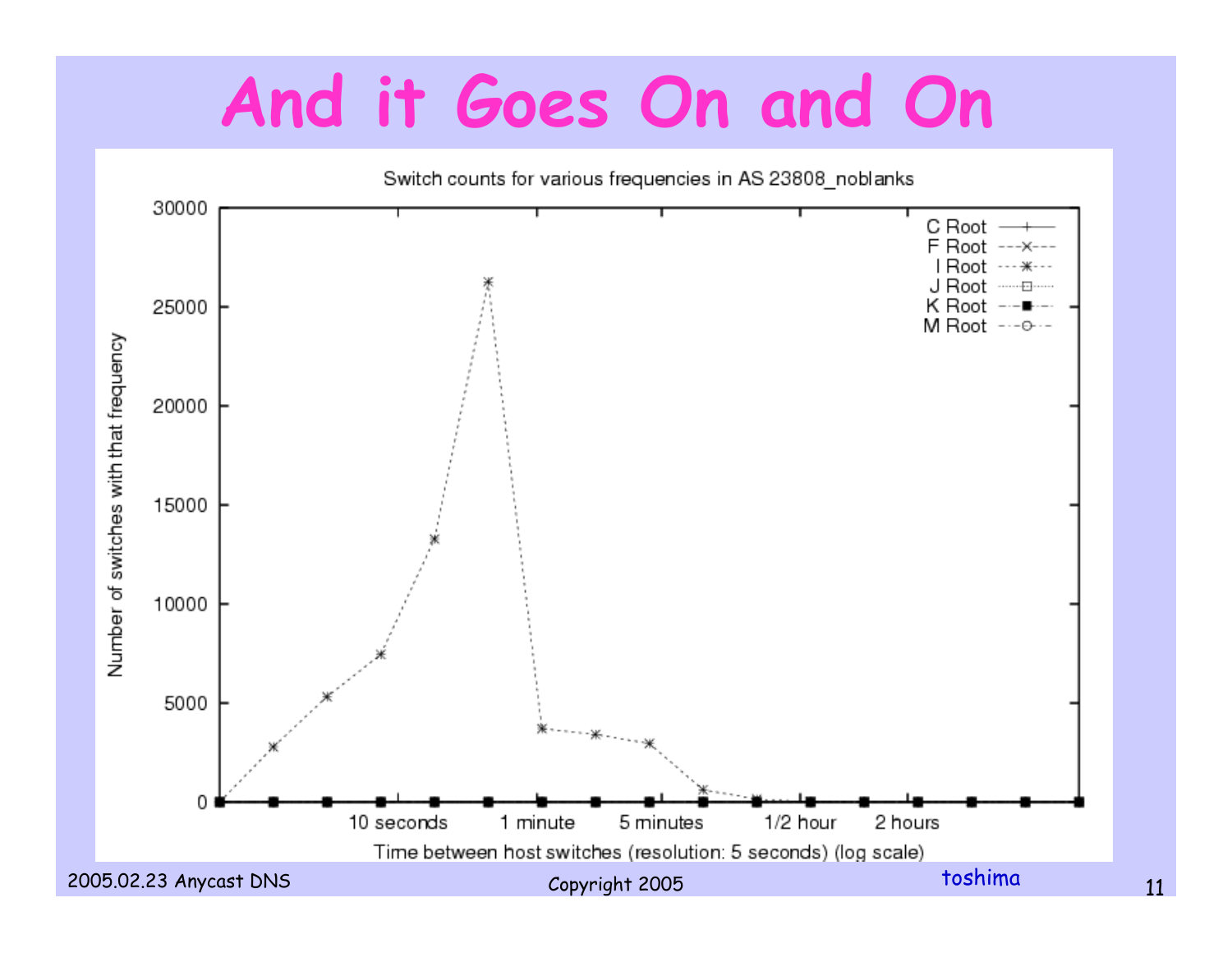## **No-Response**

|                    | Root Probes | Drops   | <b>Percent Drop</b> |
|--------------------|-------------|---------|---------------------|
| $\mathcal{C}$      | 63529640    | 27318   | 0.043000%           |
| $\mathsf{f}$       | 63529623    | 17534   | 0.027600%           |
| i.                 | 63529602    | 14865   | 0.023399%           |
| $\dot{\mathbf{J}}$ | 63529595    | 14588   | 0.022963%           |
| k                  | 63529553    | 1114427 | 1.754187%           |
| m                  | 62732897    | 18041   | 0.028758%           |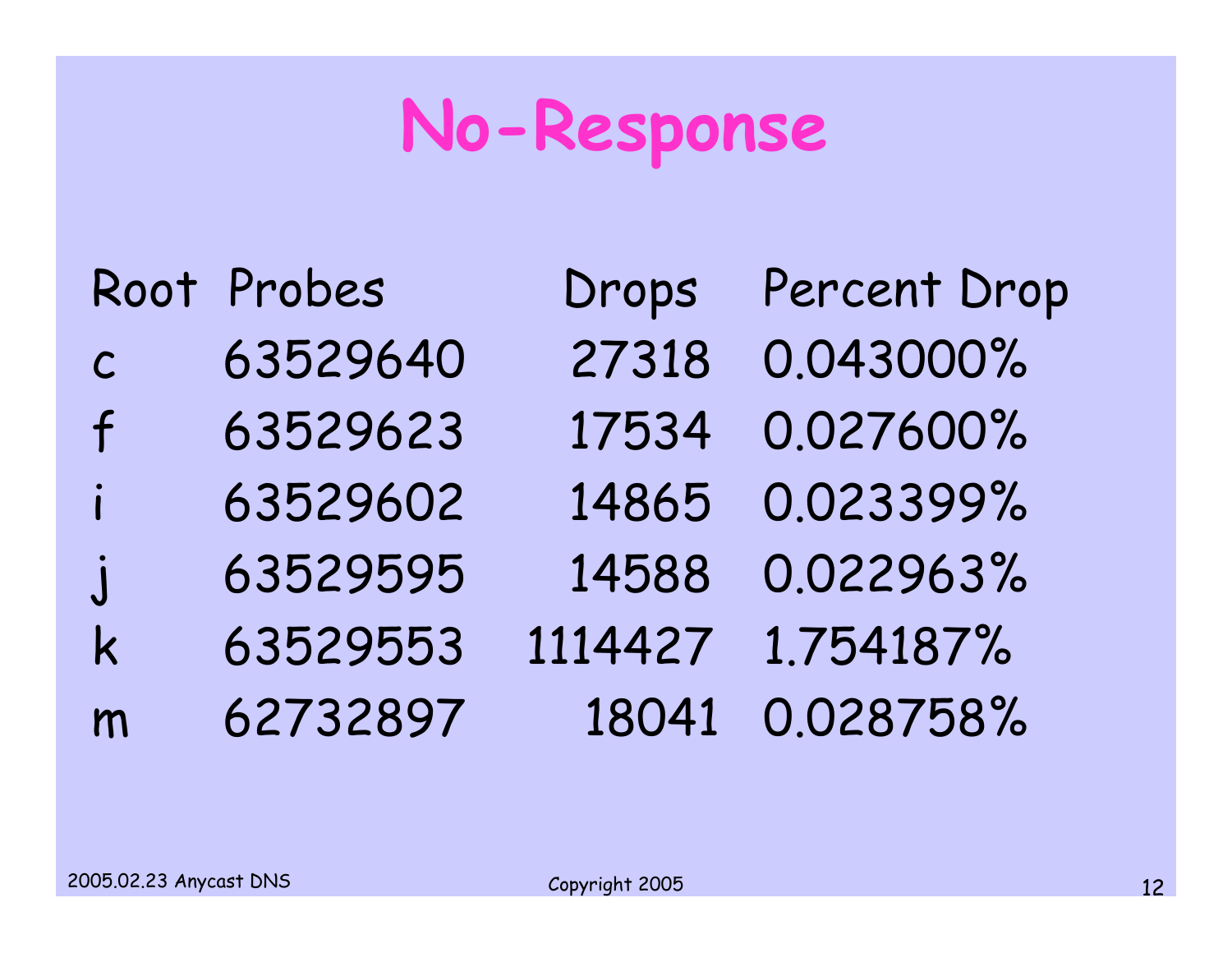## **No-Response is Often Poisson**

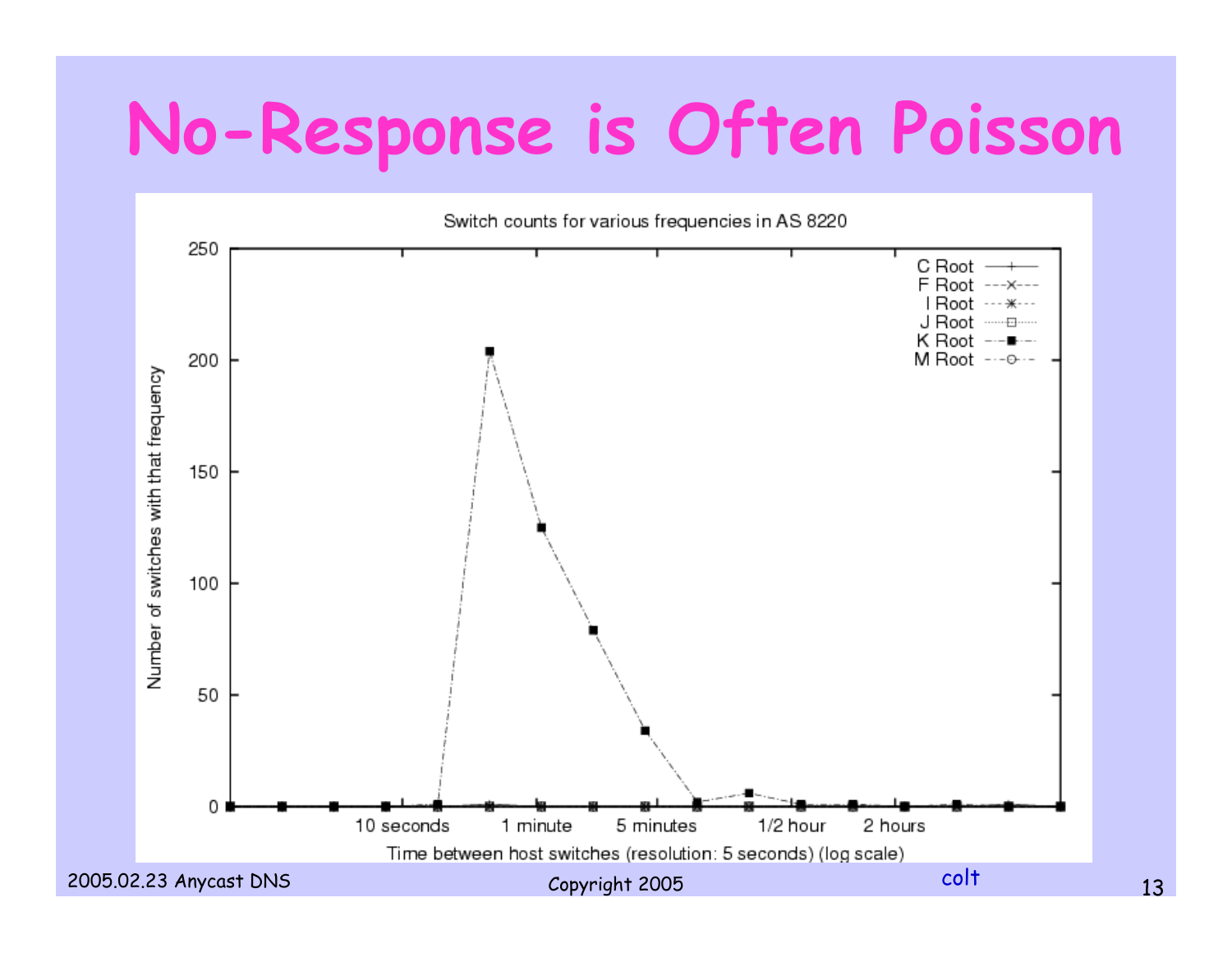## **Thoughts**

- • This may be more about an AS's routing than about root server stability
- •Is it due to AS's IGP?
- $\bullet$  But it makes no difference to the user They still can not tell which server gave a DNS resolution problem
- • Resiliency has been gained, but seemingly at the expense of transparency and debugability
- •Intra-AS anycast may be more stable